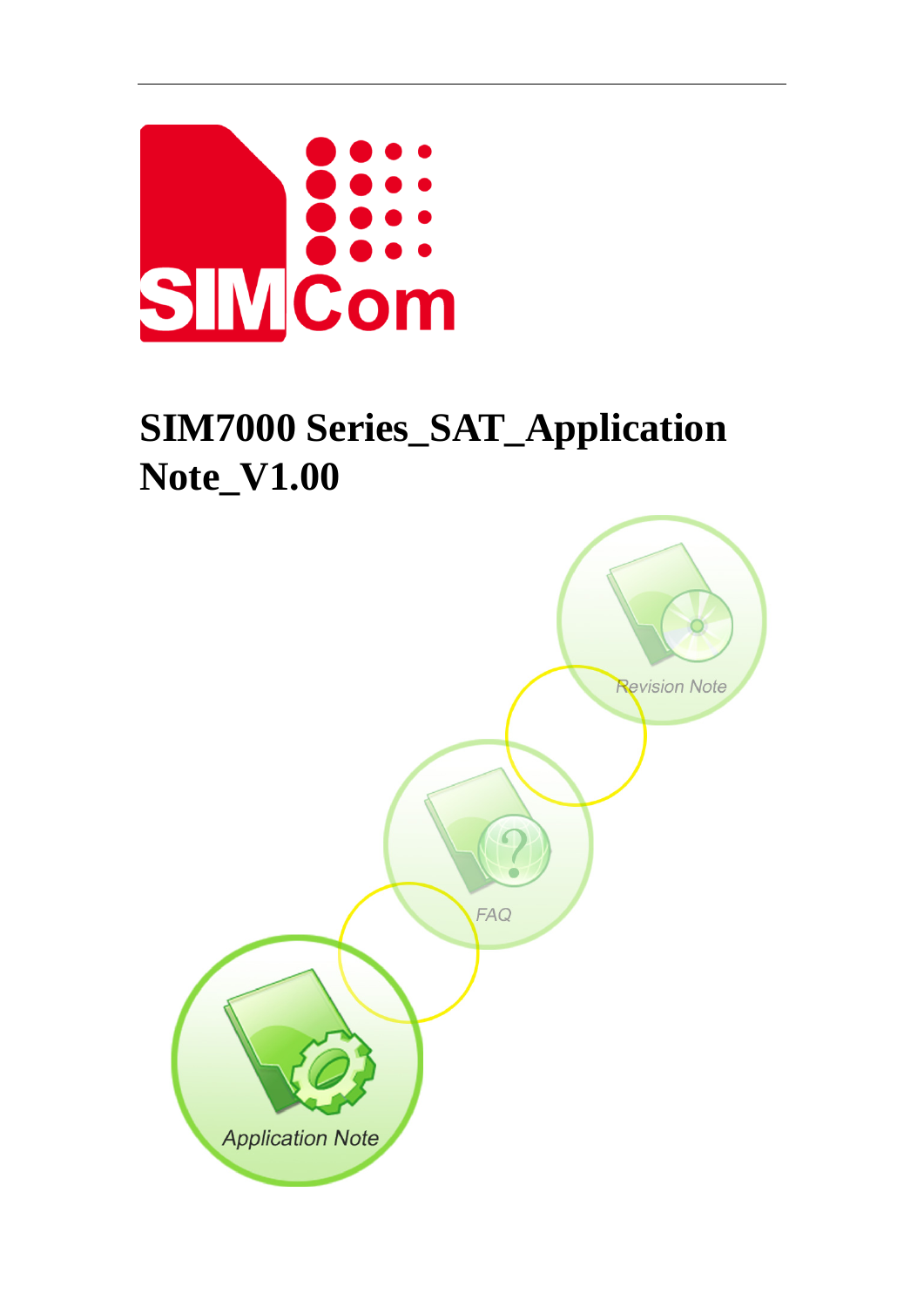

| <b>Document Title</b>      | SIM7000 Series_SAT_Application Note       |
|----------------------------|-------------------------------------------|
| <b>Version</b>             | 1.00                                      |
| Date                       | 2018-04-12                                |
| <b>Status</b>              | Release                                   |
| <b>Document Control ID</b> | SIM7000 Series_SAT_Application Note_V1.00 |

#### **General Notes**

SIMCom offers this information as a service to its customers, to support application and) engineering efforts that use the products designed by SIMCom. The information provided is based upon requirements specifically provided to SIMCom by the customers. SIMCom has not undertaken any independent search for additional relevant information, including any information that may be in the customer's possession. Furthermore, system validation of this product designed by SIMCom within a larger electronic system remains the responsibility of the customer or the customer's system integrator. All specifications supplied herein are subject to change.

#### **Copyright**

This document contains proprietary technical information which is the property of Shanghai SIMCom Wireless Solutions Ltd, copying of this document and giving it to others and the using or communication of the contents thereof, are forbidden without express authority. Offenders are liable to the payment of damages. All rights reserved in the event of grant of a patent or the registration of a utility model or design. All specification supplied herein are subject to change without notice at any time.

*Copyright © Shanghai SIMCom Wireless Solutions Ltd. 2018*

**MARON**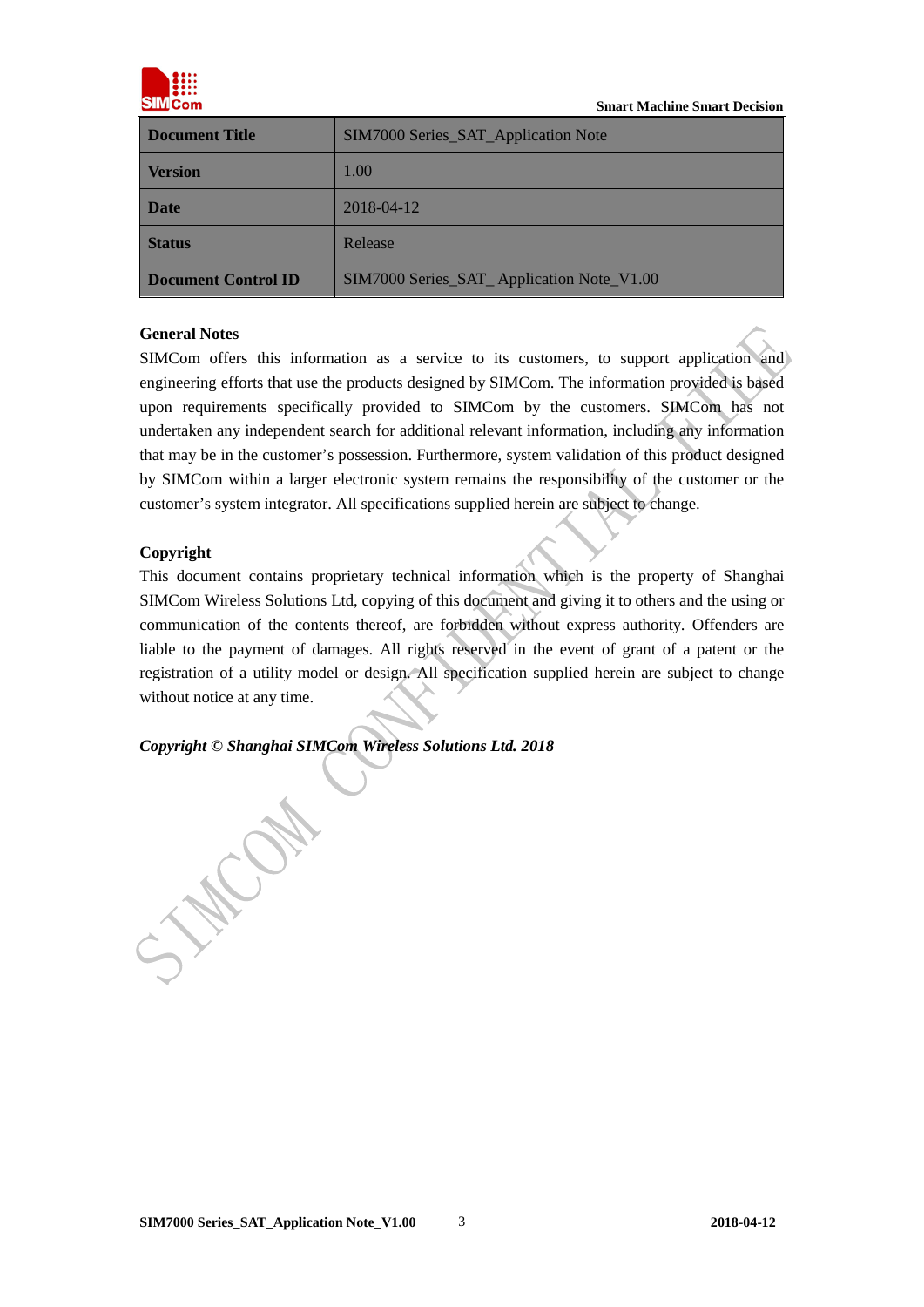

# **Contents**

| 1                                    |
|--------------------------------------|
| 1.1                                  |
| $\mathcal{L}$                        |
| 3                                    |
| 3.1                                  |
| 3.2                                  |
| 3.3                                  |
| 3.3.1                                |
| 3.3.2                                |
| 3.3.3                                |
| 3.3.4                                |
| 3.3.5                                |
| 3.3.6                                |
| 3.3.7                                |
|                                      |
|                                      |
| А.                                   |
| <b>B.</b><br>Terms and Abbreviations |
|                                      |

 $\overline{4}$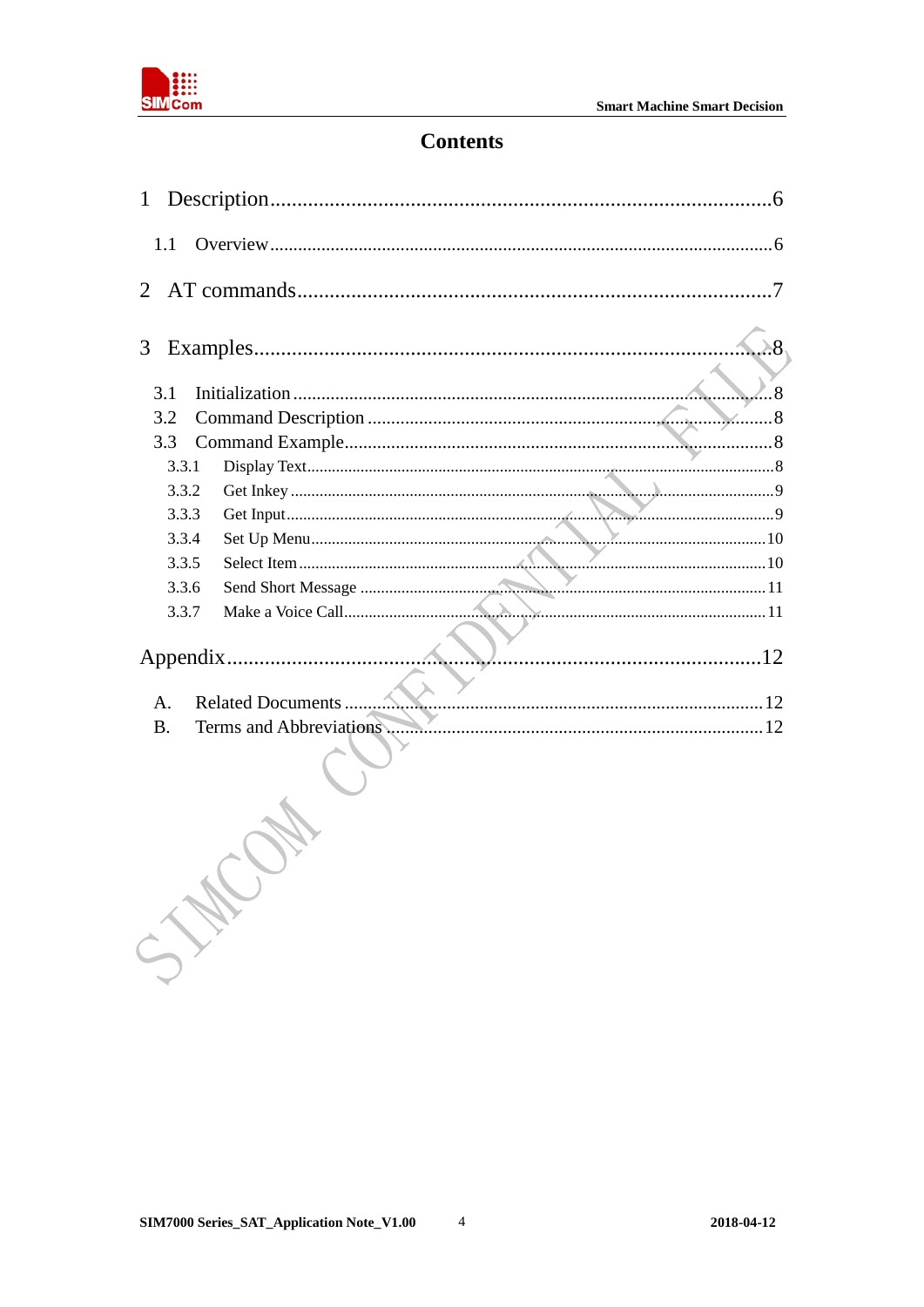

# **Version History**

| Date            | <b>Version</b> | What is new | <b>Author</b> |
|-----------------|----------------|-------------|---------------|
| 2018-04-12 1.00 |                | New version | Rui.xu        |

# **Scope**

This document presents the AT command of SAT operation and application examples. This document can apply to SIM7000 series modules with SAT function.

**WOM CONTROLL**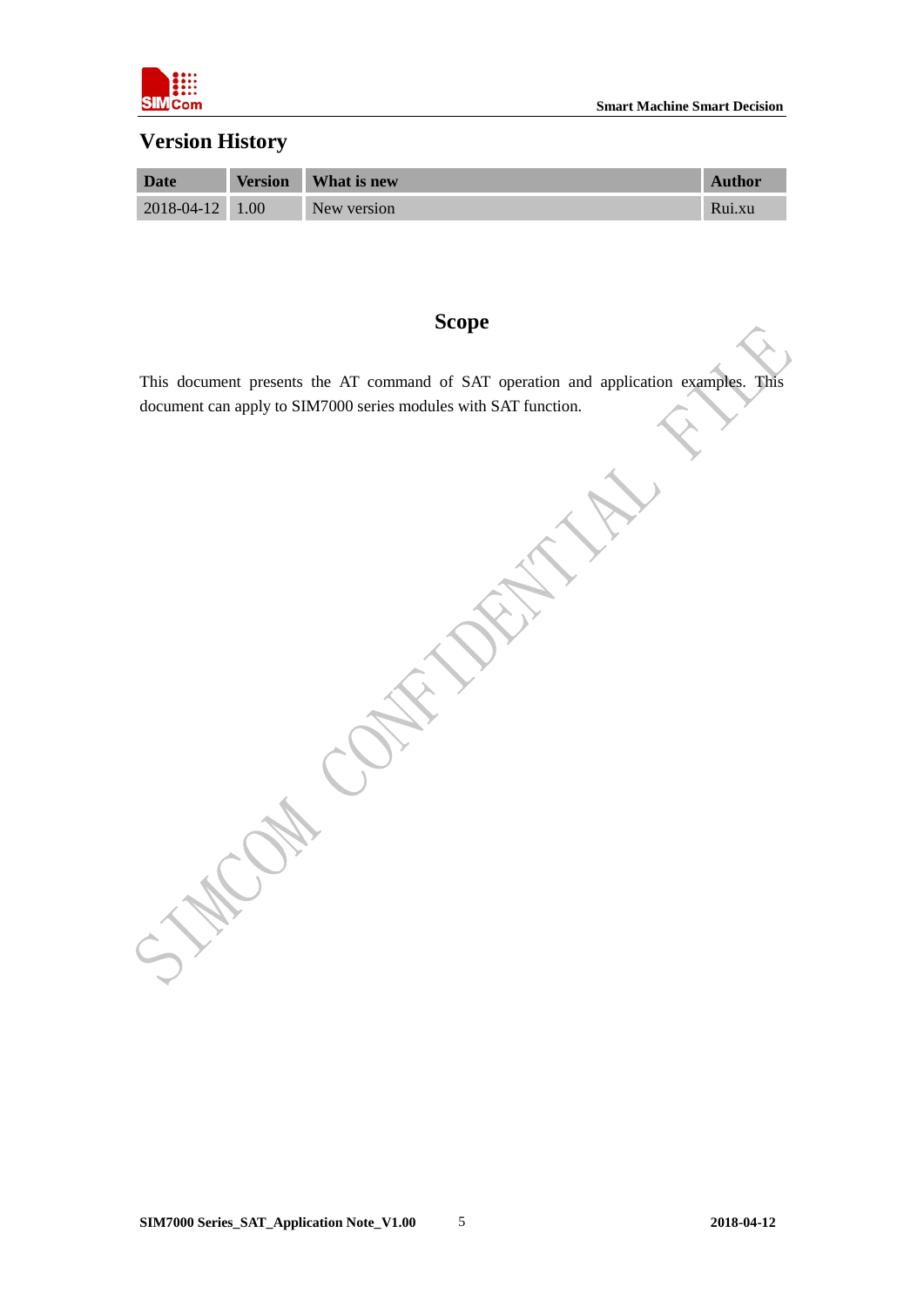

# <span id="page-4-0"></span>**1 Description**

#### <span id="page-4-1"></span>**1.1 Overview**

This document introduces STK application using STK AT interface. This is a compact application note, for detailed STK command interfaces, please refer to ATC document.

OH COH 15.1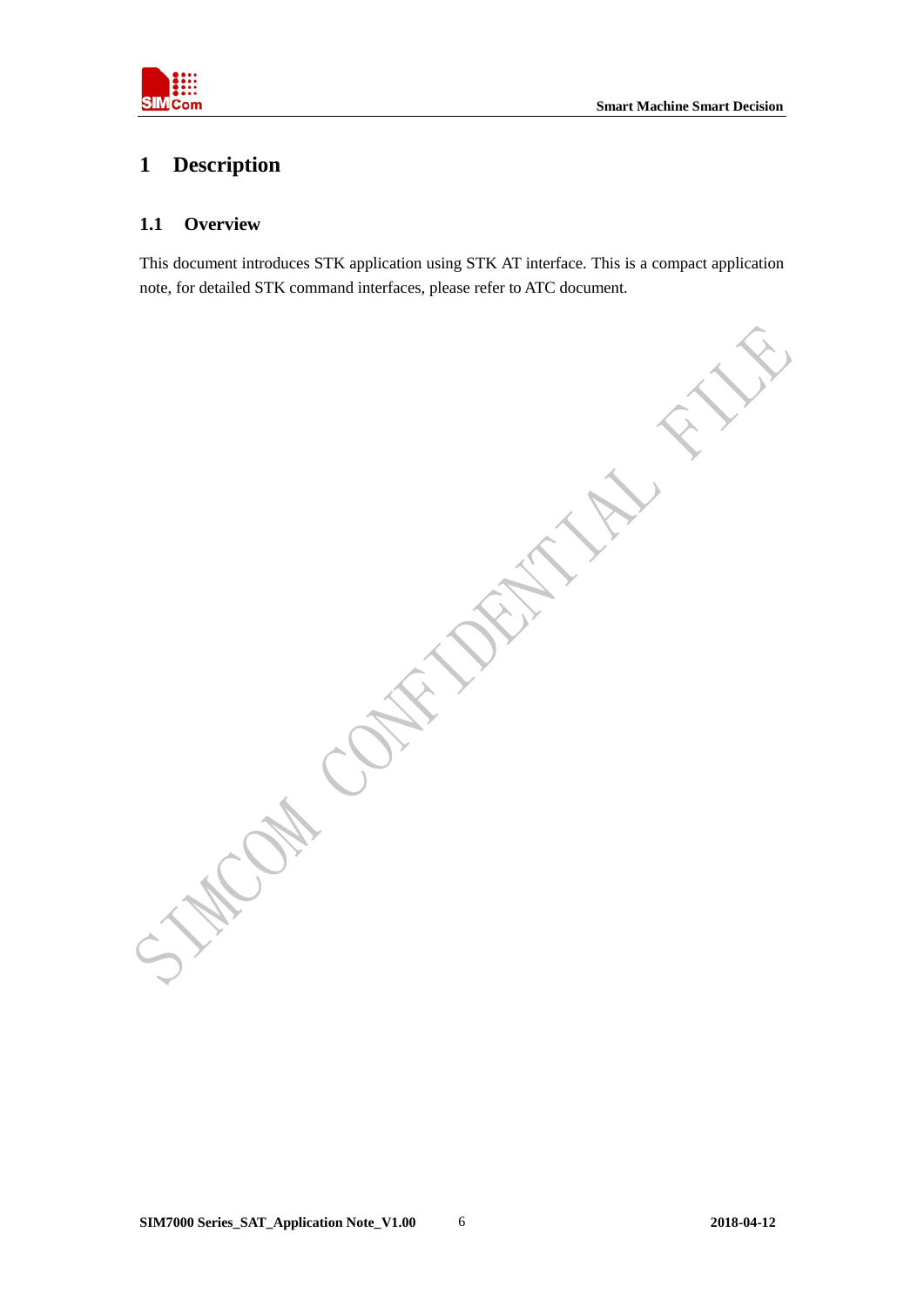

# <span id="page-5-0"></span>**2 AT commands**

| <b>Command</b> | <b>Description</b>         |
|----------------|----------------------------|
| $AT+STIN$      | Get Flash Data Buffer      |
| $AT+STGI$      | <b>Get SAT information</b> |
| $AT+STGR$      | <b>SAT</b> Respond         |
| $AT+STK$       | <b>STK Switch</b>          |

For more detail introduction, please refer to SIM7000 Series\_AT Command Manual.

Com Contribution

**CON**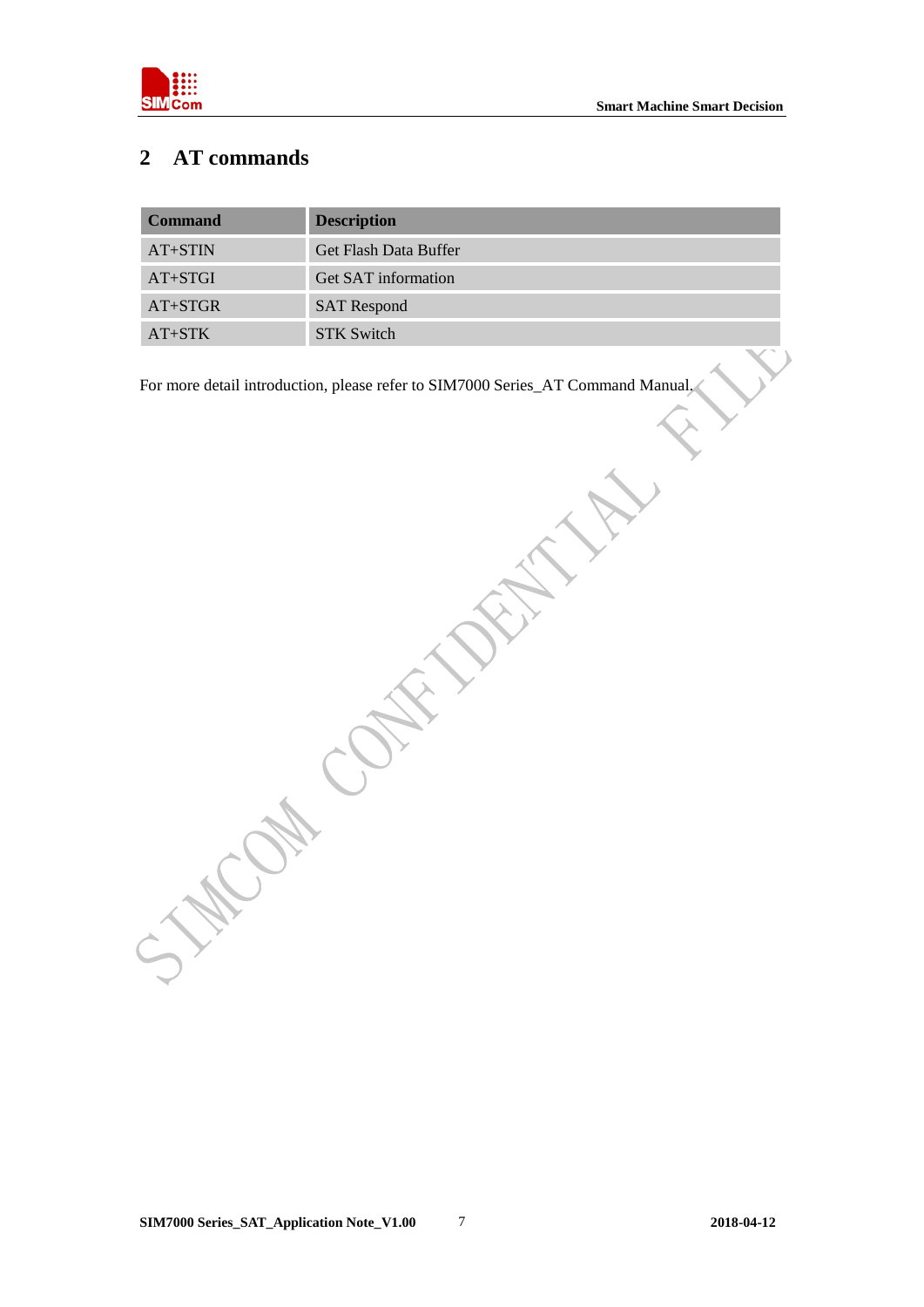

# <span id="page-6-0"></span>**3 Examples**

## <span id="page-6-1"></span>**3.1 Initialization**

Before SAT session, following AT sequence in the list is recommended.

It is strongly recommended that the response timer value be modified to allow the required response data.

*NOTE: The application must input correct SIM PIN if required. Otherwise the STK cannot be used.*

| AT+STIN? | <b>SAT</b> Indication | Every time the SIM Application issues a Proactive       |  |
|----------|-----------------------|---------------------------------------------------------|--|
|          |                       | Command, via the ME, the TA will receive an indication. |  |
|          |                       | This indicates the type of Proactive Command issued.    |  |
|          |                       | AT+STGI must then be used by the TA to request the      |  |
|          |                       | parameters of the Proactive Command from the ME.        |  |
|          |                       | Upon receiving the $+STGI$ response from the ME, the TA |  |
|          |                       | must send AT+STGR to confirm the execution of the       |  |
|          |                       | Proactive Command and provide any required user         |  |
|          |                       | response, e.g. a selected menu item.                    |  |
| AT+STGI? | <b>SAT</b><br>Get     | Regularly this command is used upon receipt of an URC   |  |
|          | information           | "+STIN" to request the parameters of the Proactive      |  |
|          |                       | Command. Then the TA is expected to acknowledge the     |  |
|          |                       | $AT+STGI$ response with $AT+STGR$ to confirm that the   |  |
|          |                       | Proactive Command has been executed. AT+STGR will       |  |
|          |                       | also provide any user information, e.g. a selected menu |  |
|          |                       | item. The Proactive Command type value specifies to     |  |
|          |                       | which " $+STIN$ " the command is related.               |  |
| AT+STGR  | <b>SAT</b> respond    | The TA is expected to acknowledge the $AT+STGI$         |  |
|          |                       | response with AT+STGR to confirm that the Proactive     |  |
|          |                       | Command has been executed. AT+STGR will also provide    |  |
|          |                       | any user information, e.g. a selected menu item.        |  |
|          |                       | Module will report URC for next command automatically   |  |
|          |                       | after AT+STGR executed.                                 |  |

## <span id="page-6-2"></span>**3.2 Command Description**

# <span id="page-6-3"></span>**3.3 Command Example**

#### <span id="page-6-4"></span>**3.3.1 Display Text**

|                        | Output from phone   Response from accessory | <b>Note</b> |
|------------------------|---------------------------------------------|-------------|
| Query current command: |                                             |             |
| $AT+STIN?$             | $+STIN: 21$                                 |             |
|                        | OК                                          |             |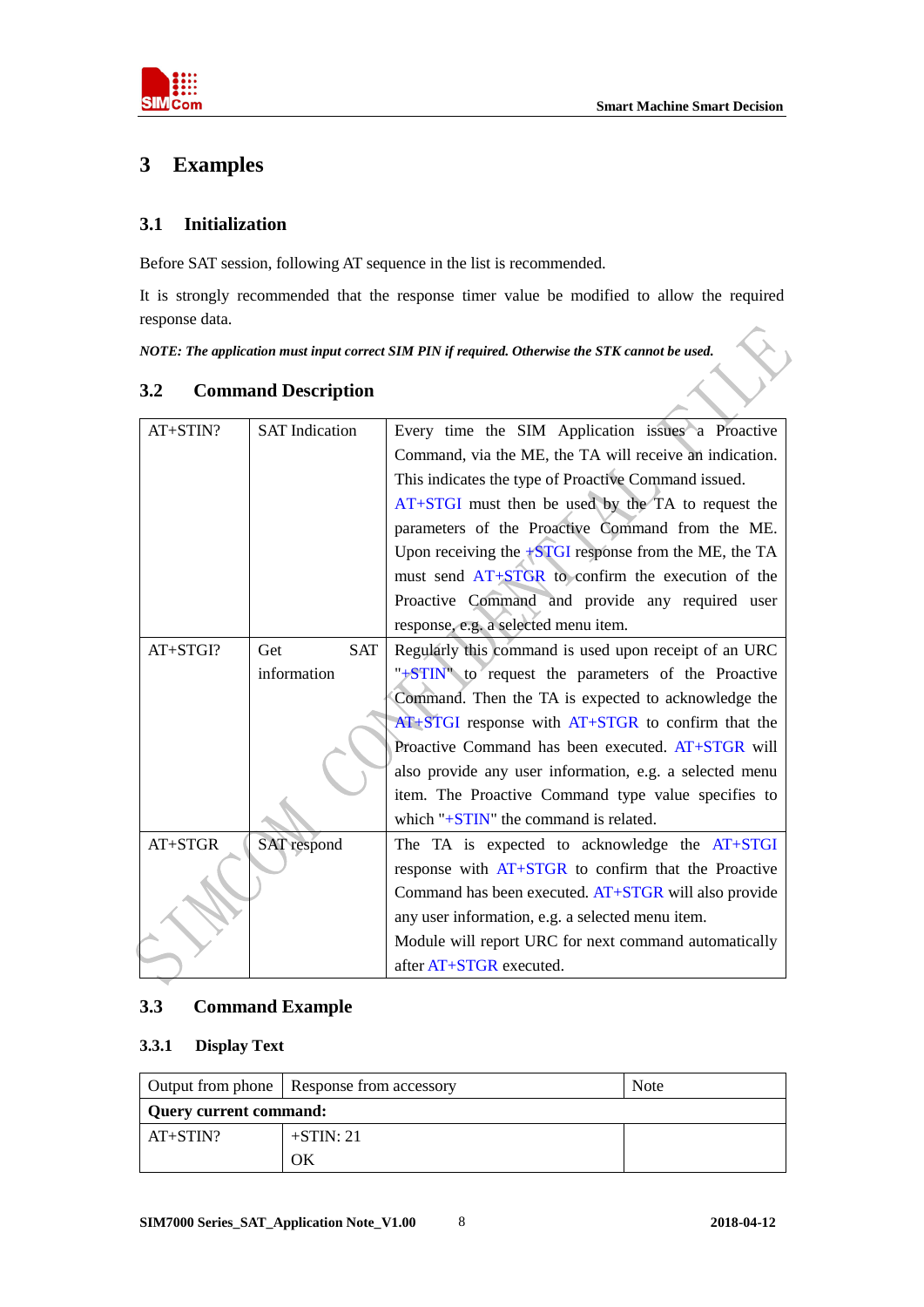

| View the detail of current command: |                                          |                       |  |
|-------------------------------------|------------------------------------------|-----------------------|--|
| $AT+STGI=21$                        | $+STGI:21,0,0,10,"00540065007300740021"$ | Text display in UCS2. |  |
|                                     | OK                                       |                       |  |
| <b>Execute command:</b>             |                                          |                       |  |
| $AT+STGR=21$                        | OK                                       |                       |  |
|                                     | $+STIN: 25$ (example)                    |                       |  |

## <span id="page-7-0"></span>**3.3.2 Get Inkey**

| Input command                       | Response                                     | <b>Note</b>             |
|-------------------------------------|----------------------------------------------|-------------------------|
| <b>Query current command:</b>       |                                              |                         |
| $AT+STIN?$                          | $+STIN: 22$                                  |                         |
|                                     | OK.                                          |                         |
| View the detail of current command: |                                              |                         |
| $AT+STGI=22$                        | $+STGI:22,1,0,12, "0069006E007000750074003A$ | Response<br>will        |
|                                     | $^{\prime\prime}$                            | indicate the format     |
|                                     | OK.                                          | input information.      |
| <b>Input information:</b>           |                                              |                         |
| $AT+STGR=22,"Y"$                    | OK.                                          | Refer to the response   |
|                                     | $+STIN: 24 (example)$                        | $AT+STGI=22$ ,<br>of    |
|                                     |                                              | confirm<br>the<br>input |
|                                     |                                              | format.                 |
| 3.3.3<br><b>Get Input</b>           |                                              |                         |

## <span id="page-7-1"></span>**3.3.3 Get Input**

| Input command                              | Response                                    | <b>Note</b>             |  |  |
|--------------------------------------------|---------------------------------------------|-------------------------|--|--|
|                                            | <b>Query current command:</b>               |                         |  |  |
| $AT+STIN?$                                 | $+STIN: 23$                                 |                         |  |  |
|                                            | OK.                                         |                         |  |  |
| View the detail of current command:        |                                             |                         |  |  |
| $AT+STGI=23$                               | +STGI:23,3,70,1,0,1,12,"0069006E00700075007 | Response<br>will        |  |  |
|                                            | 4                                           | indicate the<br>format  |  |  |
|                                            | 003A"                                       | and min/max length      |  |  |
|                                            | OK                                          | of<br>the<br>input      |  |  |
| $AT+STGI=23$                               | +STGI:23,2,20,1,0,1,12,"0069006E00700075007 | information.            |  |  |
|                                            | 4                                           |                         |  |  |
|                                            | 003A"                                       |                         |  |  |
|                                            | OK.                                         |                         |  |  |
| <b>Input information:</b>                  |                                             |                         |  |  |
| If $\langle$ rsp_format $\rangle$ is       | <b>OK</b>                                   | Refer to the response   |  |  |
| $UCS2$ :                                   | $+STIN: 24 (example)$                       | $AT+STGI=23$ ,<br>of    |  |  |
| AT+STGR=23,"59                             |                                             | confirm<br>the<br>input |  |  |
| 7D"                                        |                                             | format and min/max      |  |  |
| If $\langle \text{rsp\_format} \rangle$ is | OK.                                         | length.                 |  |  |
| numer only:                                | $+STIN: 24 (example)$                       |                         |  |  |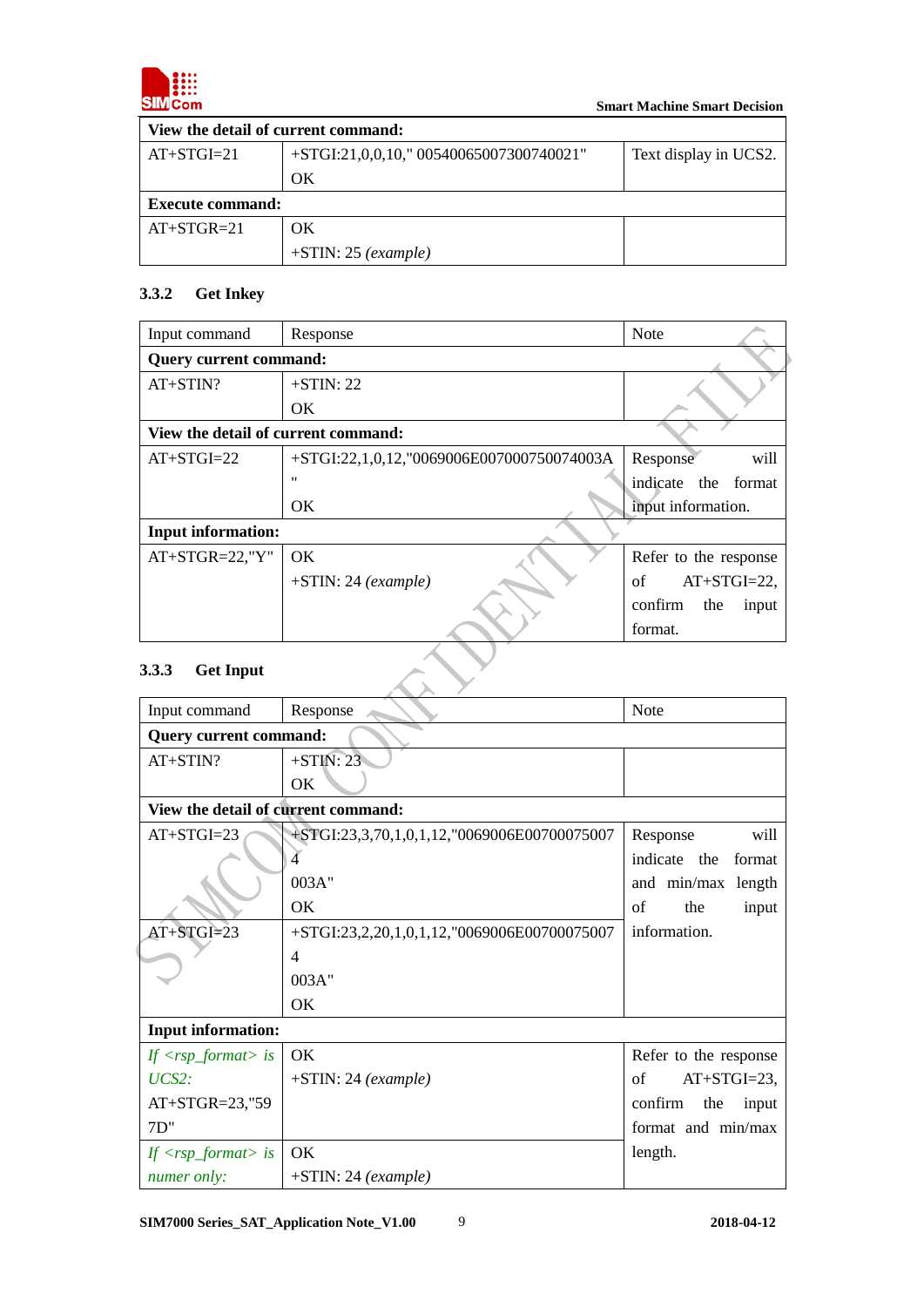

 **Smart Machine Smart Decision** 

| $AT+STGR=23,$ "88 |  |
|-------------------|--|
| 884444"           |  |

## <span id="page-8-0"></span>**3.3.4 Set Up Menu**

| Input command                       | Response                                 | <b>Note</b>             |  |
|-------------------------------------|------------------------------------------|-------------------------|--|
| <b>Query current command:</b>       |                                          |                         |  |
| $AT+STIN?$                          | $+STIN: 25$                              |                         |  |
|                                     | OK.                                      |                         |  |
| View the detail of current command: |                                          |                         |  |
| $AT+STGI=25$                        | $+STGI:25,0,0,8, "004D0065006E0075",4$   | Menu text display as    |  |
|                                     | +STGI:25,1,12,"004D0065006E007500200031" | UCS2. The first line    |  |
|                                     | +STGI:25,2,12,"004D0065006E007500200032" | is menu title. Others   |  |
|                                     | +STGI:25,3,12,"004D0065006E007500200033" | are menu items.         |  |
|                                     | +STGI:25,4,12,"004D0065006E007500200034" |                         |  |
|                                     | OK.                                      |                         |  |
| Select a submenu:                   |                                          |                         |  |
| $AT+STGR = 25,1$                    | OK.                                      | After a submenu is      |  |
|                                     | $+STIN: 24$                              | selected,<br>return     |  |
|                                     |                                          | $+STIN: 24$<br>usually. |  |
|                                     |                                          | Then it should display  |  |
|                                     |                                          | submenu<br>the          |  |
|                                     |                                          | information.            |  |
| <b>Select Item</b><br>3.3.5         |                                          |                         |  |

# <span id="page-8-1"></span>**3.3.5 Select Item**

| Input command                       | Response                                    | <b>Note</b>                       |  |
|-------------------------------------|---------------------------------------------|-----------------------------------|--|
| Query current command?              |                                             |                                   |  |
| $AT+STIN?$                          | $+STIN: 24$                                 |                                   |  |
|                                     | OK                                          |                                   |  |
| View the detail of current command: |                                             |                                   |  |
| $AT+STGI=24$                        | $+STGI:24,0,0,0,0, "00",5$                  | Items text display as             |  |
|                                     | +STGI:24,1,12,"004900740065006D00200031"    | UCS <sub>2</sub> . The first line |  |
|                                     | +STGI:24,2,12,"004900740065006D00200032"    | is menu title. Title              |  |
|                                     | $+STGI:24,3,12, "004900740065006D00200033"$ | may be "00", it means             |  |
|                                     | $+STGI:24,4,12, "004900740065006D00200034"$ | no item title. Others             |  |
|                                     | +STGI:24,5,12,"004900740065006D00200035"    | are sub-items.                    |  |
|                                     | OK.                                         |                                   |  |
| Select a sub-item:                  |                                             |                                   |  |
| $AT+STGR = 24,1$                    | OK.                                         | After<br>selected<br>an           |  |
|                                     | $+STIN: 23 (example)$                       | different<br>item.                |  |
|                                     |                                             | SIM/USIM<br>cards                 |  |
|                                     |                                             | will report different             |  |
|                                     |                                             | +STIN: command.                   |  |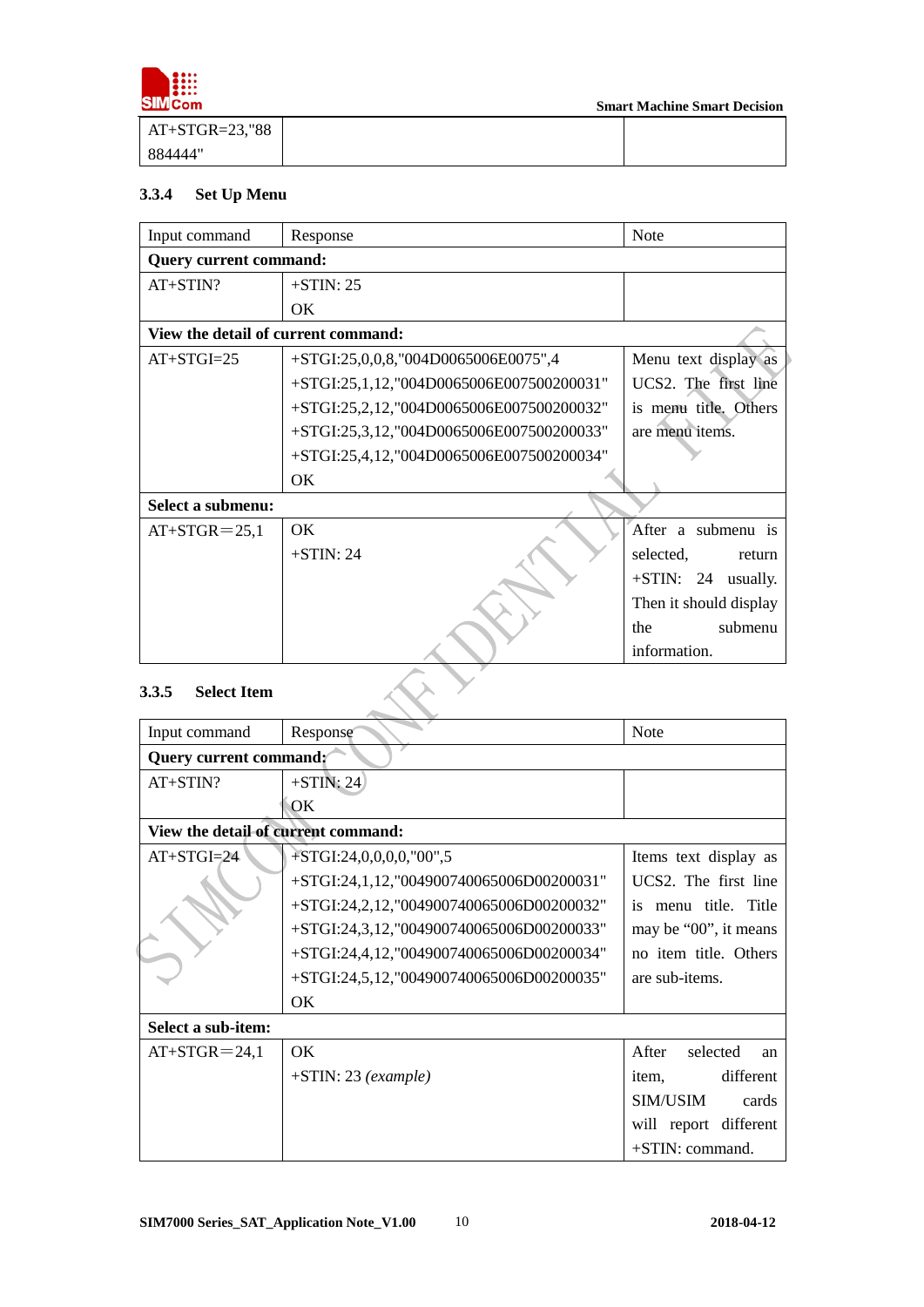

#### <span id="page-9-0"></span>**3.3.6 Send Short Message**

| Input command                       | Response                                 | <b>Note</b>                   |  |  |  |  |
|-------------------------------------|------------------------------------------|-------------------------------|--|--|--|--|
| <b>Query current command:</b>       |                                          |                               |  |  |  |  |
| $AT+STIN?$                          | $+STIN: 24$                              | Send short message is         |  |  |  |  |
|                                     | OK.                                      | a sub-item in items.          |  |  |  |  |
|                                     |                                          | Select the specifically       |  |  |  |  |
|                                     |                                          | <b>SAT</b><br>should<br>item. |  |  |  |  |
|                                     |                                          | <b>SMS</b><br>send            |  |  |  |  |
|                                     |                                          | automatically.                |  |  |  |  |
| View the detail of current command: |                                          |                               |  |  |  |  |
| $AT+STGI=24$                        | $+STGI:24,0,0,0,0, "00",2$               | Items text display as         |  |  |  |  |
|                                     | +STGI:24,1,24,"006E006500770020006D00650 | UCS2.                         |  |  |  |  |
|                                     | 0730073006100670065003A"                 |                               |  |  |  |  |
|                                     | +STGI:24,2,10,"00730065006E0064003A"     |                               |  |  |  |  |
|                                     | OK                                       |                               |  |  |  |  |
| Select a sub-item:                  |                                          |                               |  |  |  |  |
| $AT+STGR = 24.2$                    | OK.                                      | After<br>selected<br>the      |  |  |  |  |
|                                     | $+STIN: 21$                              | send message item,            |  |  |  |  |
|                                     |                                          | the short message will        |  |  |  |  |
|                                     |                                          | be sent, the report           |  |  |  |  |
|                                     | $+STIN:21.$                              |                               |  |  |  |  |

# <span id="page-9-1"></span>**3.3.7 Make a Voice Call**

| Input command                       | Response                                 | <b>Note</b>              |  |  |  |  |
|-------------------------------------|------------------------------------------|--------------------------|--|--|--|--|
| <b>Query current command:</b>       |                                          |                          |  |  |  |  |
| $AT+STIN?$                          | $+STIN: 24$                              | Make a voice call is a   |  |  |  |  |
|                                     | OK                                       | sub-item in<br>items.    |  |  |  |  |
|                                     |                                          | Select the specifically  |  |  |  |  |
|                                     |                                          | SAT<br>should<br>item,   |  |  |  |  |
|                                     |                                          | make a voice call.       |  |  |  |  |
| View the detail of current command: |                                          |                          |  |  |  |  |
| $AT+STGI=24$                        | $+STGI:24,0,0,0,0, "00",1$               | Items text display as    |  |  |  |  |
|                                     | +STGI:24,1,20,"006D0061006B0065002000630 | UCS2.                    |  |  |  |  |
|                                     | 061006C006C003A"                         |                          |  |  |  |  |
|                                     | OK.                                      |                          |  |  |  |  |
| Select a sub-item:                  |                                          |                          |  |  |  |  |
| $AT+STGR = 24,1$                    | OK.                                      | After<br>selected<br>the |  |  |  |  |
|                                     | $+STIN: 24$ (example)                    | make call item, AT       |  |  |  |  |
|                                     | <b>VOICE CALL: BEGIN (URC)</b>           | port will report a       |  |  |  |  |
|                                     |                                          | URC, indicate<br>the     |  |  |  |  |
|                                     |                                          | call begin. If want to   |  |  |  |  |
|                                     |                                          | hang up the call, must   |  |  |  |  |
|                                     |                                          | execute $AT+CHUP$ .      |  |  |  |  |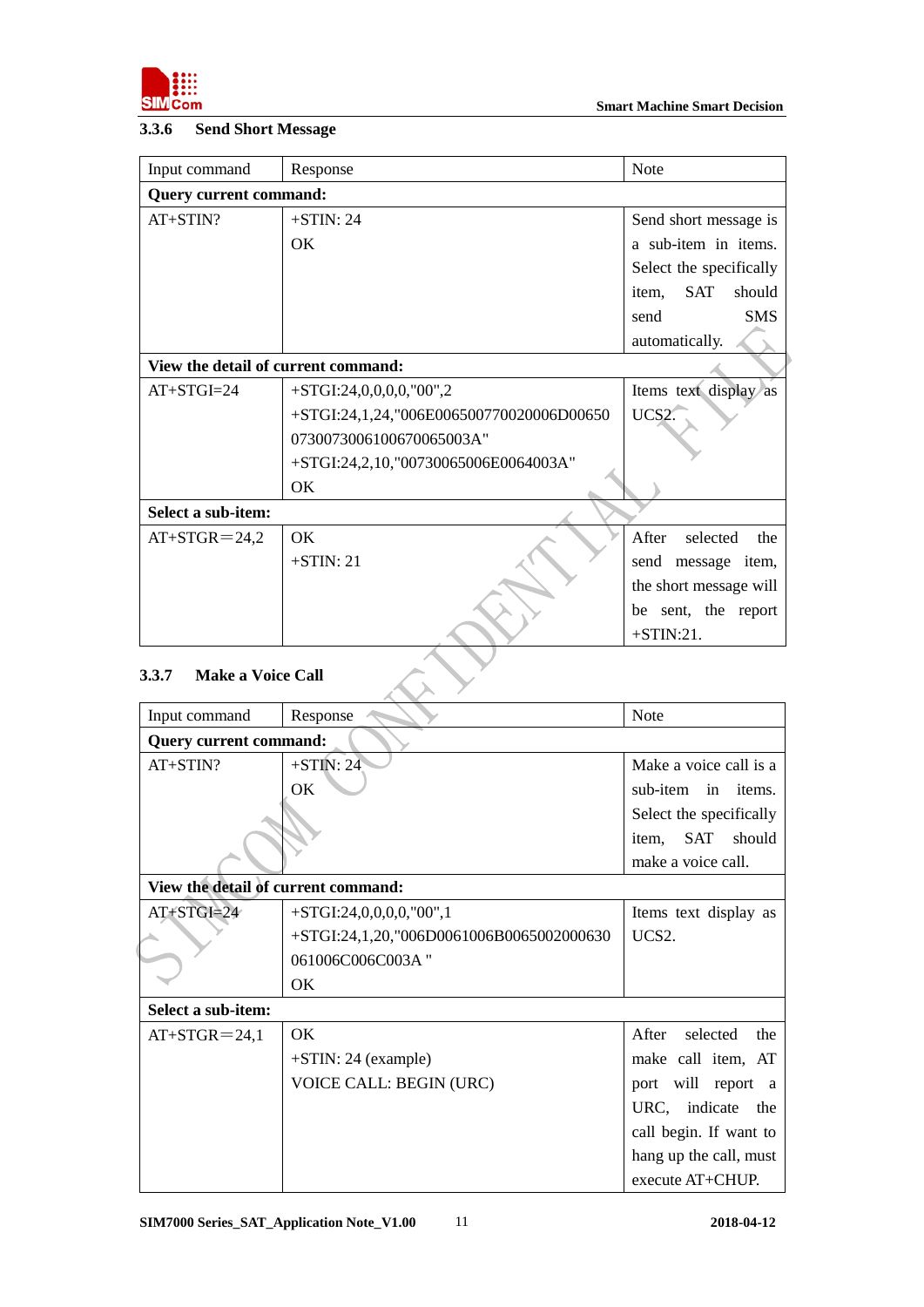

 $\mathbf{X}$ 

# <span id="page-10-0"></span>**Appendix**

## <span id="page-10-1"></span>**A. Related Documents**

| <b>SN</b> | Document name                    | <b>Remark</b> |
|-----------|----------------------------------|---------------|
|           | SIM7000 Series_AT Command Manual |               |
|           |                                  |               |

## <span id="page-10-2"></span>**B. Terms and Abbreviations**

| <b>Abbreviation</b> | <b>Description</b>                                 |  |  |
|---------------------|----------------------------------------------------|--|--|
| <b>SAT</b>          | <b>SIM Application Toolkit</b>                     |  |  |
| PIN                 | <b>Personal Identification Number</b>              |  |  |
| <b>PUK</b>          | Personal Unlock Key                                |  |  |
| <b>SIM</b>          | <b>Subscriber Identity Module</b>                  |  |  |
| <b>SMS</b>          | <b>Short Message Service</b>                       |  |  |
| SMS-SC              | Short Message Service - Service Center             |  |  |
| <b>TA</b>           | Terminal Adaptor; e.g. a data card (equal to DCE)  |  |  |
| TE                  | Terminal Equipment; e.g. a computer (equal to DTE) |  |  |
| <b>UE</b>           | <b>User Equipment</b>                              |  |  |
| <b>URC</b>          | <b>Unsolicited Result Code</b>                     |  |  |
| <b>UMTS</b>         | Universal Mobile Telecommunications System         |  |  |
| <b>USIM</b>         | Universal Subscriber Identity Module               |  |  |
| <b>WCDMA</b>        | <b>Wideband Code Division Multiple Access</b>      |  |  |
| <b>ANDROID</b>      | Android platform                                   |  |  |
| <b>RIL</b>          | Radio Interface Layer                              |  |  |
| $\sum_{i=1}^n$      |                                                    |  |  |